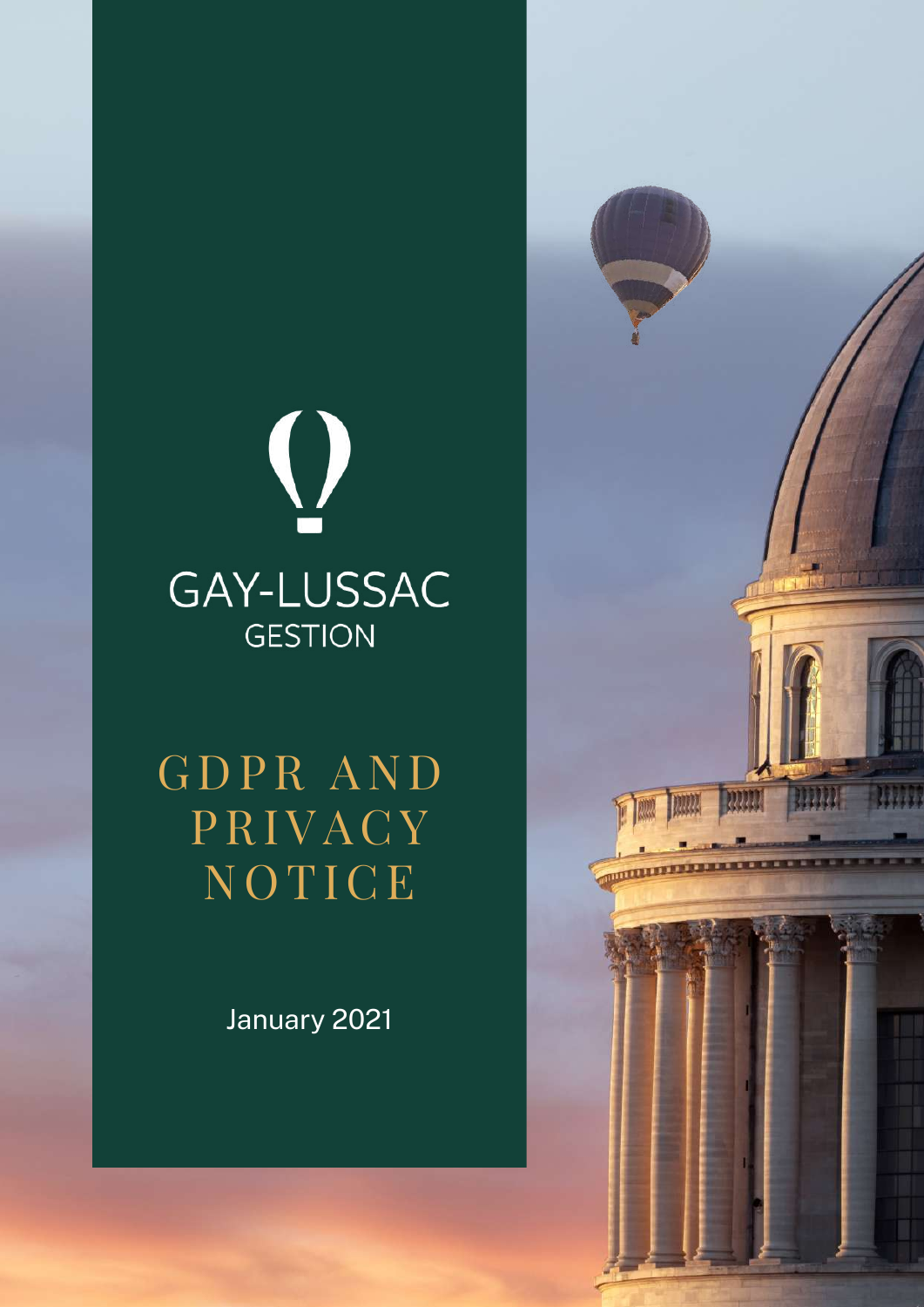# Gay-Lussac Gestion – GDPR and Privacy Notice

## **Date : 25th of May 2018 – update on the 15/01/2021** Content of this Privacy Notice:

| 1.  |                                                                                      |
|-----|--------------------------------------------------------------------------------------|
| 2.  |                                                                                      |
| 3.  |                                                                                      |
| 4.  |                                                                                      |
| 5.  | On what legal basis do we process your personal information (including when we share |
| 6.  |                                                                                      |
| 7.  |                                                                                      |
| 8.  |                                                                                      |
| 9.  |                                                                                      |
| 10. | Do we conduct any monitoring involving the processing of your Personal               |
| 11. |                                                                                      |
| 12. |                                                                                      |
| 13. |                                                                                      |
| 14. |                                                                                      |
| 15. |                                                                                      |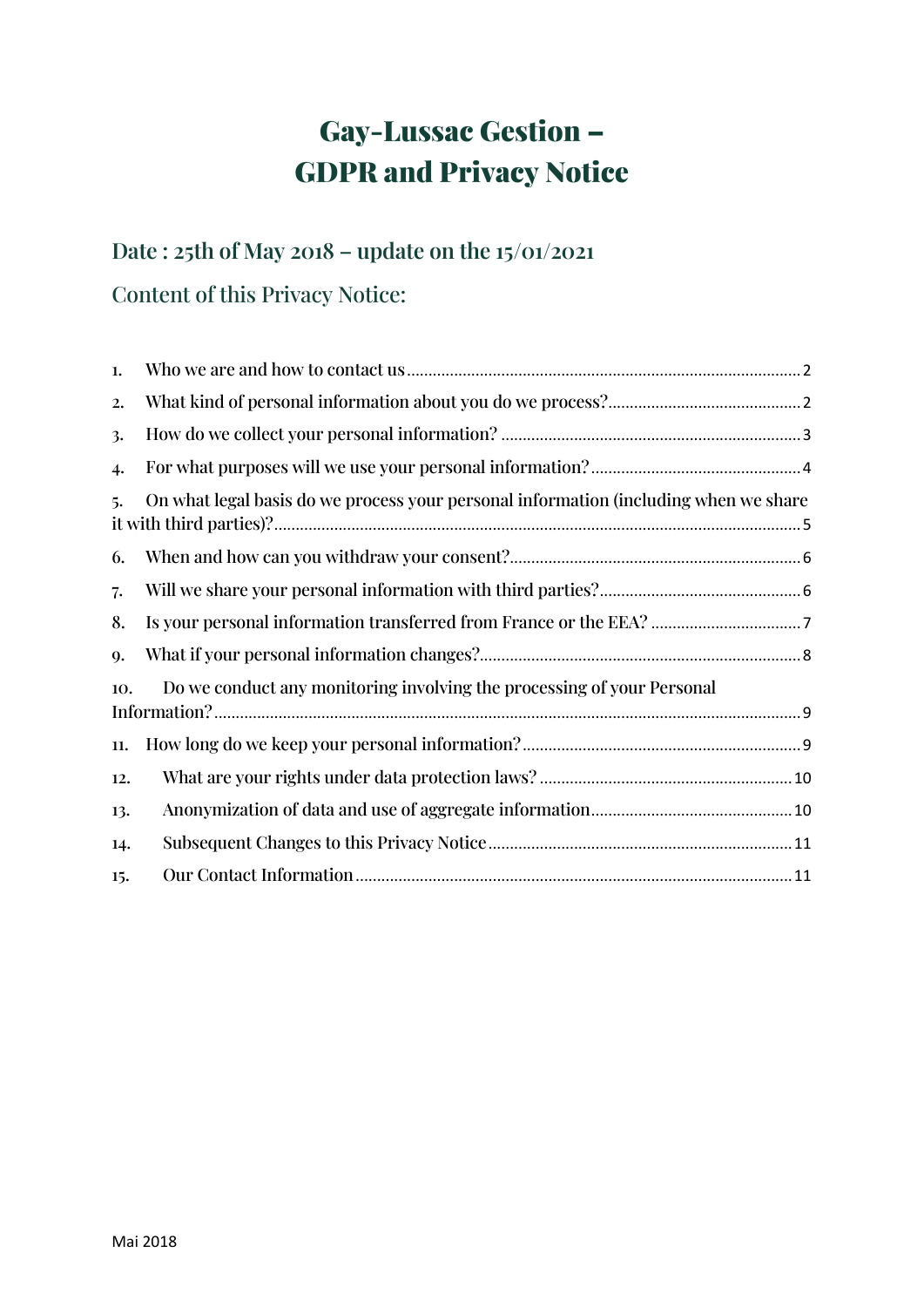#### 1. Who we are and how to contact us

<span id="page-2-0"></span>Gay-Lussac is responsible for the processing of your personal information. Personal information is information about you or from which we can identify you. This Privacy Notice describes how we treat your personal information. We are responsible for the processing of such information under data protection laws because, in the context of our business relationship with you, we decide how and in what manner we process such information in accordance with the terms of this Privacy Notice.

Gay-Lussac Gestion also has registered agents established in the European Union who act on its behalf. Each authorized agent may obtain your personal information on our behalf and will apply this Privacy Policy to your personal information in the same manner as we do. Each authorised agent will need to know such personal information in order to process it for us. Each authorized agent is subject to strict contractual obligations regarding confidentiality and data transfer. We may initiate disciplinary proceedings and/or terminate our contracts with individuals and contracting parties who obtain information through malicious means, without having the right to access it.

If you have any questions about this Privacy Notice or wish to exercise any of the rights set forth in this Privacy Notice, please contact us using the contact information at the bottom of this Privacy Notice.

This Privacy Notice may be updated from time to time. You will be able to review the most current version online by clicking here. If necessary, we will also send you an updated copy.

#### <span id="page-2-1"></span>2. What kind of personal information about you do we process?

We have set out below a description of the types of personal information about you that we will process when you or your organization becomes a customer of ours, or in the course of our correspondence with you (both when you or your organization is our customer, or when you or your organization expresses an interest in becoming a customer, but is not yet a customer).

Below is a description of the different types of personal information about you that we collect and process in various circumstances.

- 2.1 The personal information we generally process, regardless of how you contact us or why you contact us, includes:
- 2.1.1 Des Contact information, such as your title, full name, job title, email address, business address and contact information, including, for example, business and cell phone numbers (if you have provided them) and address history (usually only for existing or new customers for identification, anti-money laundering, anti-fraud and agency credit rating verification purposes); and/or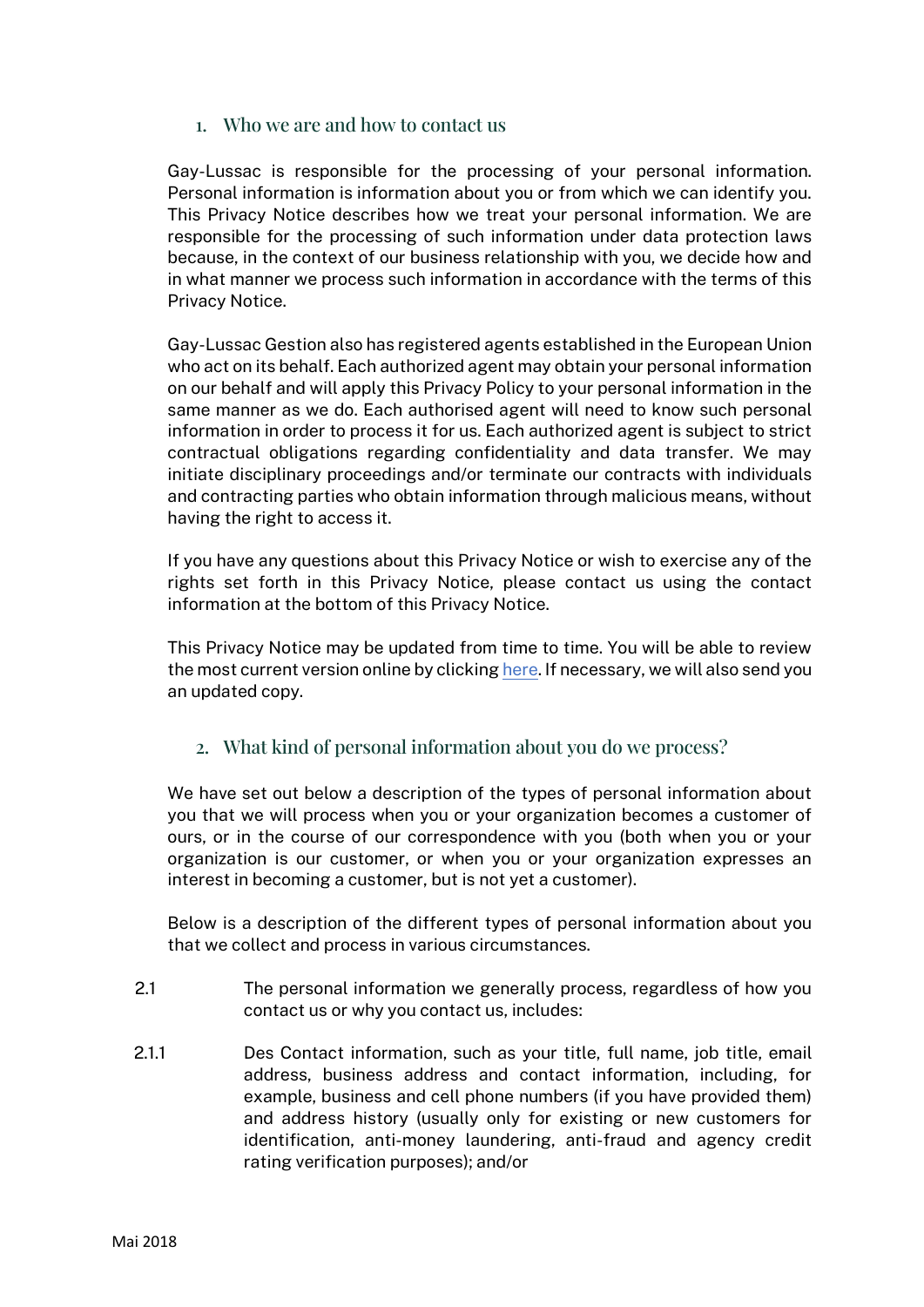- 2.1.2 Payment data, such as data necessary for payment processing and fraud prevention, including credit card numbers, security codes and other related billing information ;
- 2.1.3 Other business information is necessarily processed as part of a project or contractual relationship of the client with Gay-Lussac Gestion or when you voluntarily provide it, including instructions provided, payments made, requests and projects; and
- 2.1.4 If you or your organization applies to become a customer, is in the process of becoming a customer or is already our customer, in addition to the personal information mentioned above, we will collect the following information from you :
- 2.1.5 Information collected from public sources, integrity databases and credit agencies ;
- 2.1.6 Proof of identification in the form of copies of your passport, driver's license or other identification such as gas and electricity bills ;
- 2.1.7 Personal information and contact details that you provide in your correspondence with us, whether by e-mail, letter, phone call or via our online inquiry system or meeting attendance or call records; and/or
- 2.1.8 Information regarding the use of our service ;
- 2.1.9 If legally required for compliance purposes, information regarding any relevant and material litigation or other legal proceedings commenced against you or any third party related to you and any interaction with you that may be relevant for antitrust purposes;
- 2.1.10 Other personal data about your preferences where relevant to the legal services we provide; and/or
- 2.1.11 Details of your visits to our premises.

This may include, as appropriate, personal data about your membership in a professional association or trade union, personal data about your health, details of your dietary preferences when we invite you to events and any criminal record concerning you.

<span id="page-3-0"></span>3. How do we collect your personal information?

We may collect personal information about you in a number of circumstances, including :

3.1. When you or your organization seeks financial services from us ;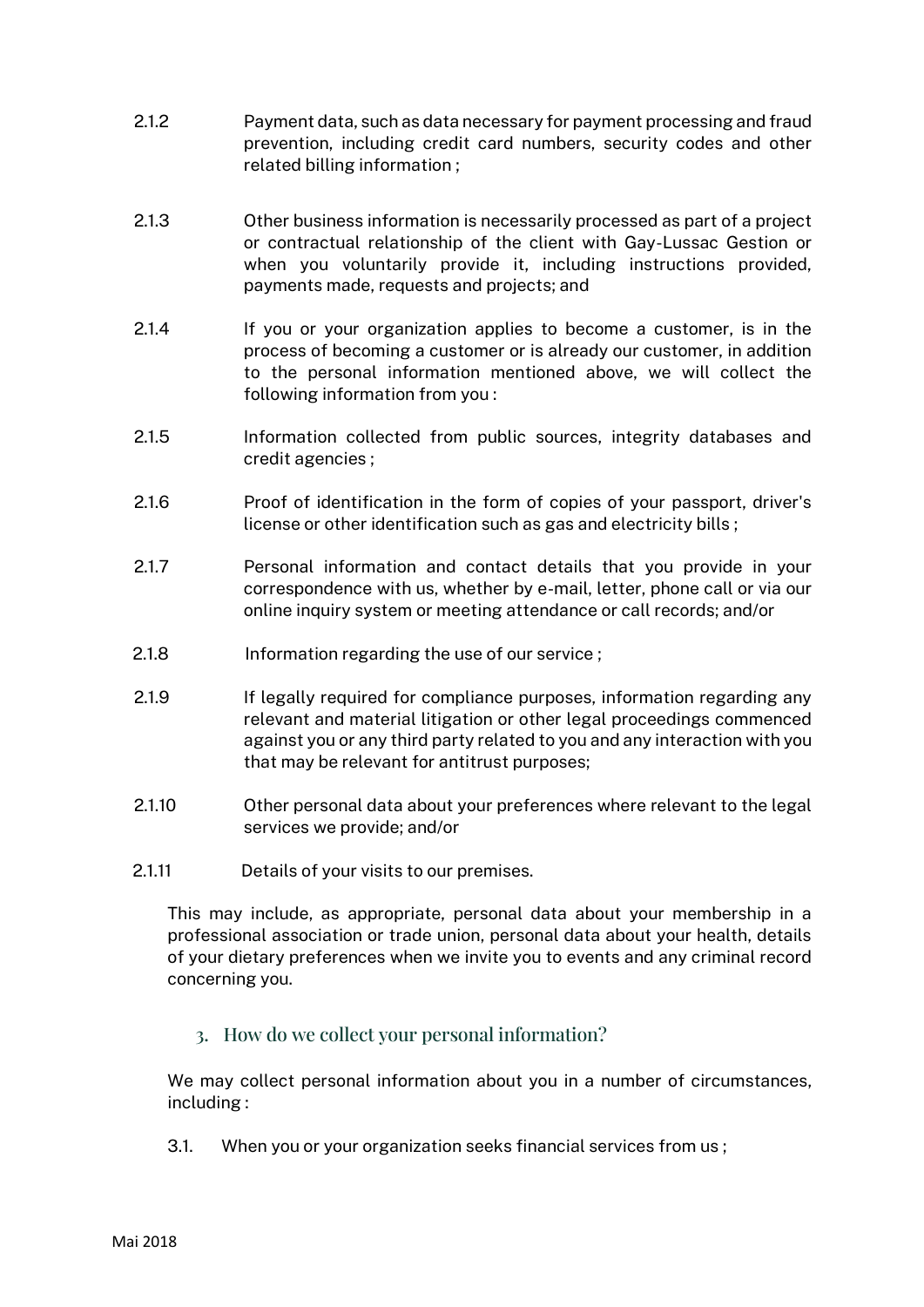- 3.2. When you or your organization inquire, make an inquiry or interact with us at our branches or on our website ;
- 3.3. When you attend a Gay-Lussac Gestion event; and
- 3.4. When you or your organization offers to provide services to us.

In some cases, we collect personal information about you from a third party source. For example, we may collect personal information from your organization, other organizations you deal with, government agencies, rating agencies, a service or information provider or a publicly available source.

In general, you provide us with your personal information completely voluntarily; you may also choose not to consent or provide personal information, but this will not be to your detriment. However, in certain circumstances, it will be necessary for you to provide us with your personal information to enable us to administer our business, provide services to you or your organization, or to comply with our legal obligations.

However, please note that if you do not provide any of the personal information we request, we may not be able to maintain or provide our services to you or your organization.

If you choose not to voluntarily provide us with personal information, the quality or type of service we are able to provide may be diminished (for example, we may only be able to contact you by postal mail if you do not provide your email address, and our correspondence with you will be slower).

- <span id="page-4-0"></span>4. For what purposes will we use your personal information?
- 4.1. We will use your personal information to manage our relationship with you and for the following purposes ("Permitted Purposes"):
- 4.1.1. To provide you with our financial services or solutions as requested by you or your organization;
- 4.1.2. To manage and administer your or your organization's business relationship with Gay-Lussac Gestion, including payment processing, accounting, auditing, billing and collection, and customer support services ;
- 4.1.3. In order to comply with our legal obligations (such as record keeping obligations), our registration or control obligations (e.g., to ensure that we are able to comply with our legal obligations), our obligations to register or control under antitrust laws, export laws, trade sanctions and embargo laws, for anti-money laundering, financial and credit rating verification, fraud and crime prevention or detection purposes), which may include automatic checks of your contact information or other information you provide about your identity against lists of sanctioned parties and to contact you to confirm your identity in the event of any correspondence or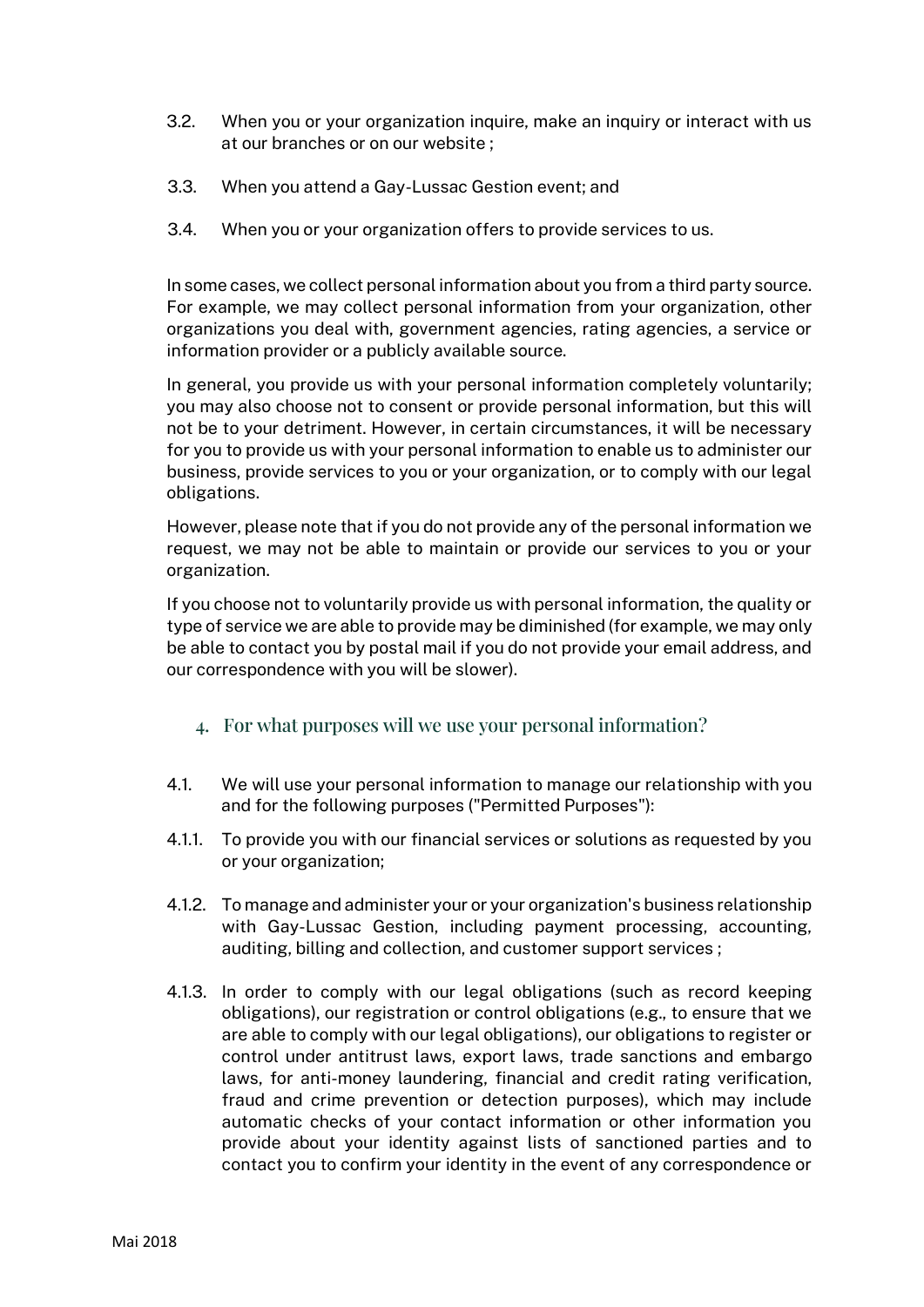record of interaction with you that may be relevant for compliance purposes;

- 4.1.4. For analysis purposes and to improve our services and communication with you;
- 4.1.5. To protect the security of and access to our premises, communication systems, online platforms, websites and other systems, to detect and counter security threats, fraud or other malicious or criminal activity;
	- 4.1.6. For insurance purposes ;

4.1.7. To monitor and assess compliance with our policies and standards ;

- 4.1.8. To identify persons authorized to trade on behalf of our clients, suppliers and/or service providers ;
- 4.1.9. To comply with our legal and regulatory obligations and to respond to requests sent to us from anywhere in the world, including reporting and/or auditing by national and international regulatory bodies ;
- 4.1.10. To comply with a court order and to exercise and/or defend our legal rights;
- 4.1.11. To communicate with you through the communication channels that you have approved in order to keep you informed of the latest market developments, to send you announcements and other information about Gay-Lussac Gestion services, products and technologies (including information, newsletters and other informational materials sent to the client) and to inform you of Gay-Lussac Gestion events and projects; and
- <span id="page-5-0"></span>4.1.12. To send you customer surveys, marketing campaigns, market analysis, sweepstakes, contests or other activities related to promotions or events.
	- 5. On what legal basis do we process your personal information (including when we share it with third parties)?
- 5.1. Data protection laws require us to explain the legal reasons for our processing of your personal information (including sharing it with other organisations). For some lawful processing, more than one legal basis will be relevant. We primarily use the personal information we hold about you:
	- 5.1.1. Because its processing is necessary to carry out a customer's instructions or another contract with you or your organization ;
	- 5.1.2. To comply with our legal obligations (for example, to keep records or documents relating to retirement or for tax purposes); or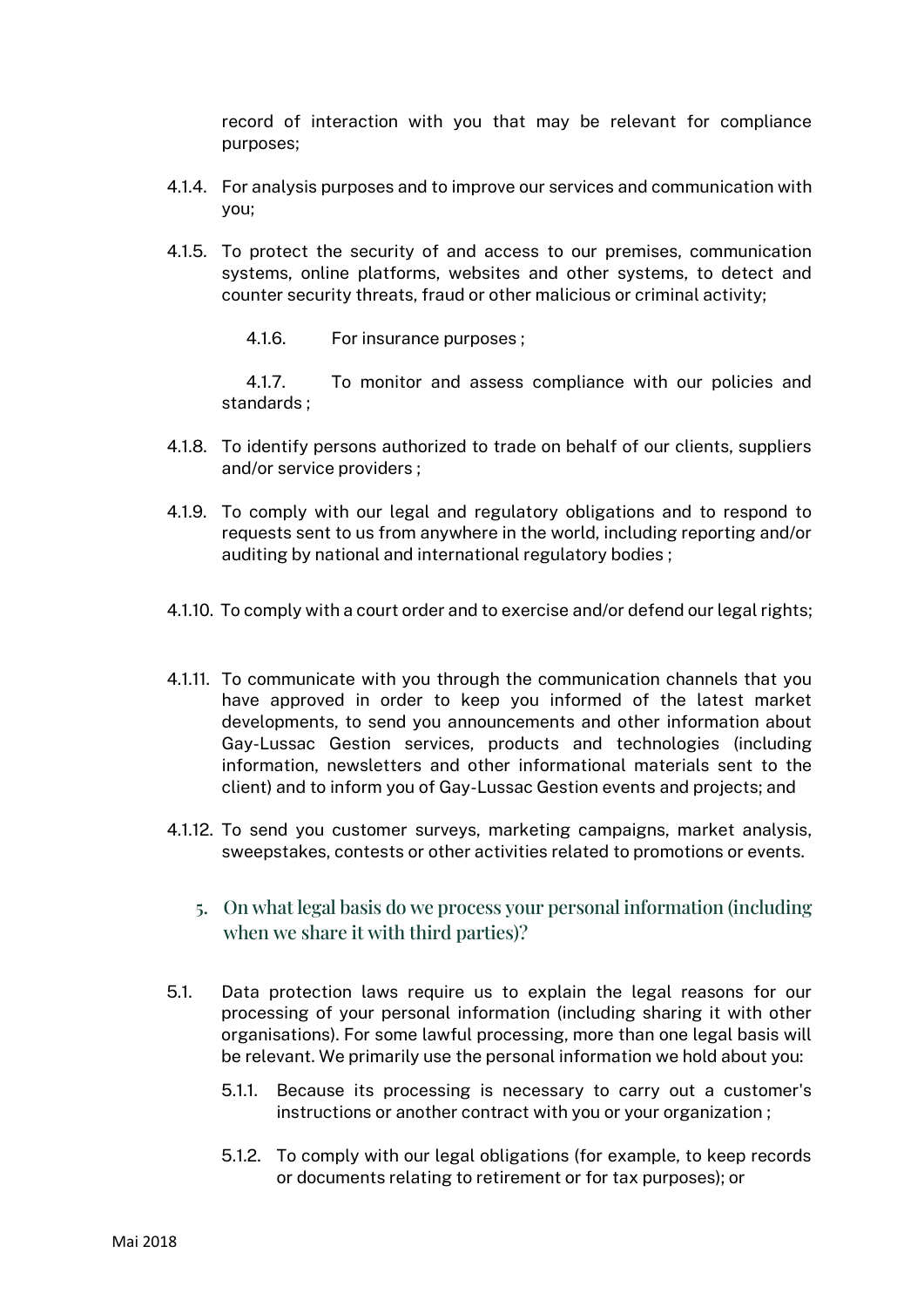- 5.1.3. Because their processing is necessary for the purposes of our legitimate interest or that of a third party beneficiary receiving your personal data, provided that your fundamental rights and freedoms do not prevail over these legitimate interests.
- 5.2. In addition, the processing may be based on your consent if you have expressly provided it to us. We rely on your consent, where you have opted to receive marketing communications (and have not subsequently opted in or requested to be removed from any mailing list - which you can do by contacting us as set out below) and/or where you voluntarily provide information in your correspondence or at meetings where attendance is noted. There may be other instances where we require your consent to process personal information or particular categories of personal information about you. If this is the case, we will provide you with further information about the purposes of the processing at the time we ask for your consent.
- 5.3. Each of the above categories or purposes for processing your personal information is generally known as a "legal basis" for processing your personal information in accordance with the Data Protection Act and the Permitted Purposes
	- 6. When and how can you withdraw your consent?

<span id="page-6-0"></span>You have the right to withdraw your consent at any time by contacting us using the contact details provided below. If you withdraw your consent, we will stop similar processing in the future. However, withdrawal of your consent does not invalidate any processing of the information that took place before you withdrew your consent.

Please note that where we need to rely on another legitimate reason to process your personal information, withdrawing your consent does not affect that processing (including where the processing is necessary to fulfill our contract with you, or where we need to process your personal information to comply with the law, as set out above) and we will continue to process your personal information for those purposes despite the fact that you no longer consent to its processing for one of the purposes set out above.

## <span id="page-6-1"></span>7. Will we share your personal information with third parties?

Yes, we will share your personal information with third parties. We are sometimes legally obliged to disclose your personal information to third parties (including tax authorities). In addition, we use third parties to help us conduct our business and when we do so, we also disclose your personal information to those third parties. When we use third parties to help us provide our services, we always do so under appropriate contracts and with safeguards in place.

We never sell, rent or offer your personal information to any other company.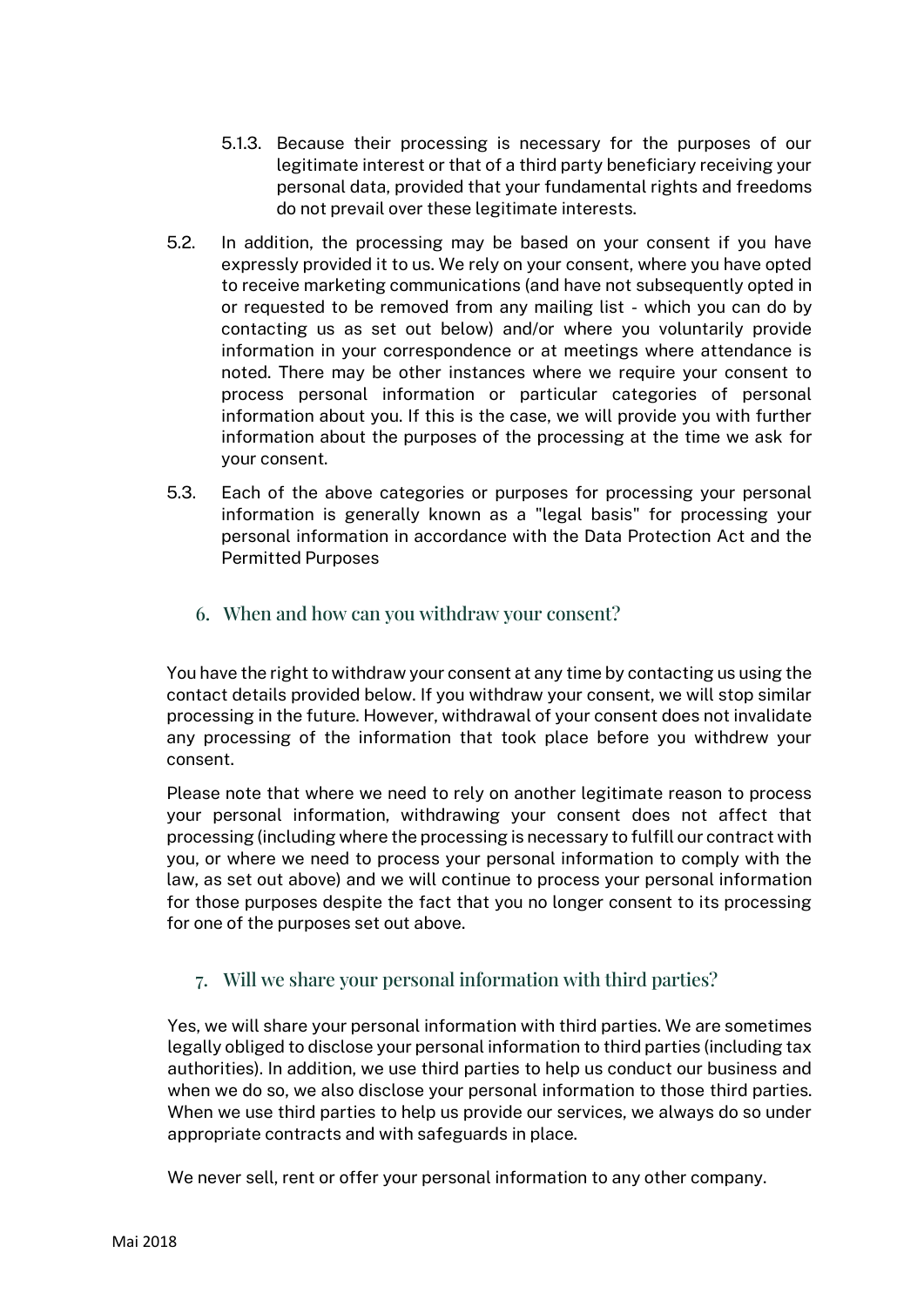We will share your personal information with others who have a duty to maintain the security and confidentiality of the information, and where we have a legitimate reason to do so, as explained in section 5 above.

The categories of organizations with which we will share your information are :

• Our service providers, agents (including authorized agents) and contractors who assist us in providing our services and processing information on our behalf, including if we use a third party to manage the day-to-day operations of our branches, and information technology and communications service providers, customer records management service providers (who assist us in managing customer records); financial modeling services that are used to provide you with illustrations and financial comparison service providers that help us determine what products are available to you based on your particular circumstances ;

• Financial product and service providers from whom we acquire products, either on your behalf or on your own behalf with our assistance, and who will require specific information;

• Professional advisors, including lawyers, accountants, actuaries, and others;

• An organization to which we may transfer our rights and obligations in the event of a corporate transaction (for example, if we restructure or sell our business); and/or

We may also share your information with regulatory authorities in the UK or abroad, as part of their functions (such as crime prevention), and/or as part of our compliance with laws and/or regulatory obligations.

Unless a third party is our service provider (such as our communications service provider), we cannot control all uses of your personal information by third parties with whom we may be required to share such information (such as regulators), as they process your personal information for their own specific purposes. As such, where your personal information has been shared with another entity responsible for data processing, you have rights as to how that third party processes your personal information and you can and should contact them directly if you wish to exercise your rights with respect to their use of your personal information.

## 8. Is your personal information transferred from France or the EEA?

- <span id="page-7-0"></span>8.1 We are based in France, but your personal information will sometimes be transferred outside France or the European Economic Area (EEA). If processed within Europe or other EEA countries, your personal information is protected by European data protection standards.
- 8.2 Certain countries outside the EEA provide adequate protection for personal information under the laws that apply to us, but this only happens when the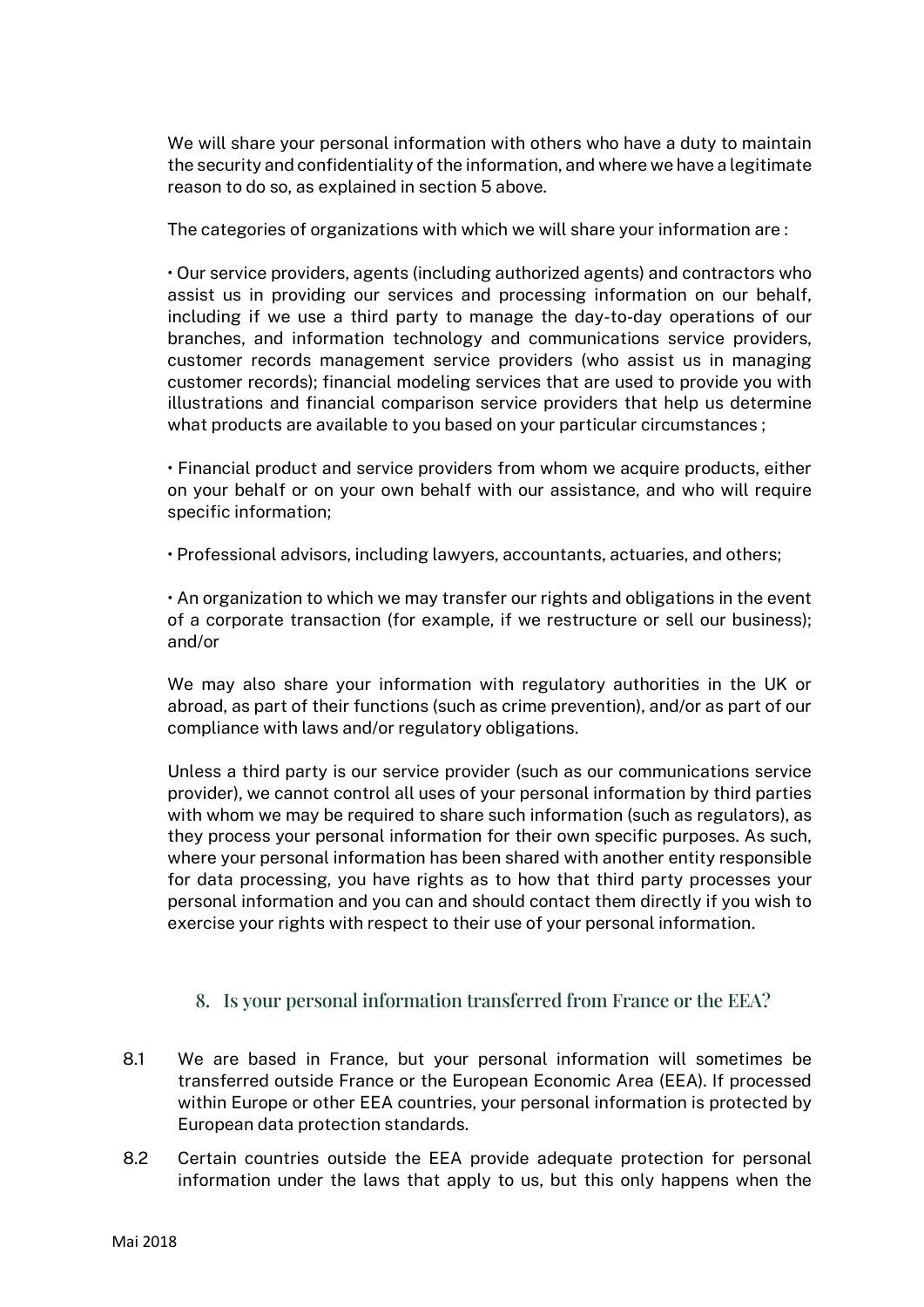European Commission has confirmed and made a decision in this regard. However, in the event that your personal information is transferred outside the EEA to a country that does not offer the same level of protection as is available within Europe, we will ensure that appropriate safeguards are in place before transferring your personal information to such a country.

- 8.3 The safeguards we will use to protect your personal information in relation to international transfers include contractual obligations imposed on the recipients of your personal information. These obligations require the recipient to protect your personal information in the same way as is required in the EEA. The safeguards also involve requiring the data recipient to comply with one of the European Commission approved mechanisms for transferring personal information outside the EEA, including but not limited to :
	- 8.3.1 Sending the information to countries approved by the EU Commission, i.e. countries in which the European Commission considers that data privacy laws are of a standard that complies with EU data protection laws (this is the case of the Channel Islands mentioned above) ;
	- 8.3.2 The use of standard contractual clauses approved by the European Union Commission ;
	- 8.3.3 For transfers to the United States certification under the Privacy Shield;
	- 8.3.4 To have binding internal company rules that establish an internal standard for the processing of personal information and that meet the requirements of European data protection legislation.

Several measures have been introduced since May 25, 2018, and we will continue to review them always with the aim of ensuring that your personal information is processed appropriately and securely when it is transferred outside the EEA.

- 8.4 Where it is legitimate and necessary to do so in the course of our business activities, we will share and/or transfer some of your personal information with other companies in the Gay-Lussac Gestion group (as mentioned above). Gay-Lussac Gestion has entered into an intra-group data transfer and sharing agreement in order to ensure the secure management of your personal data. This data sharing and transfer agreement contains provisions to protect your personal data when the other Gay-Lussac Gestion company is based outside the EEA and will meet one or more obligations ensuring the secure transfer of your personal information as set out herein.
	- 9. What if your personal information changes?

<span id="page-8-0"></span>We will take steps to ensure that the personal information we hold about you is accurate and up-to-date. However, we depend on you to help us do so. As such, you should notify us promptly if any of your personal information changes so that we can update our records.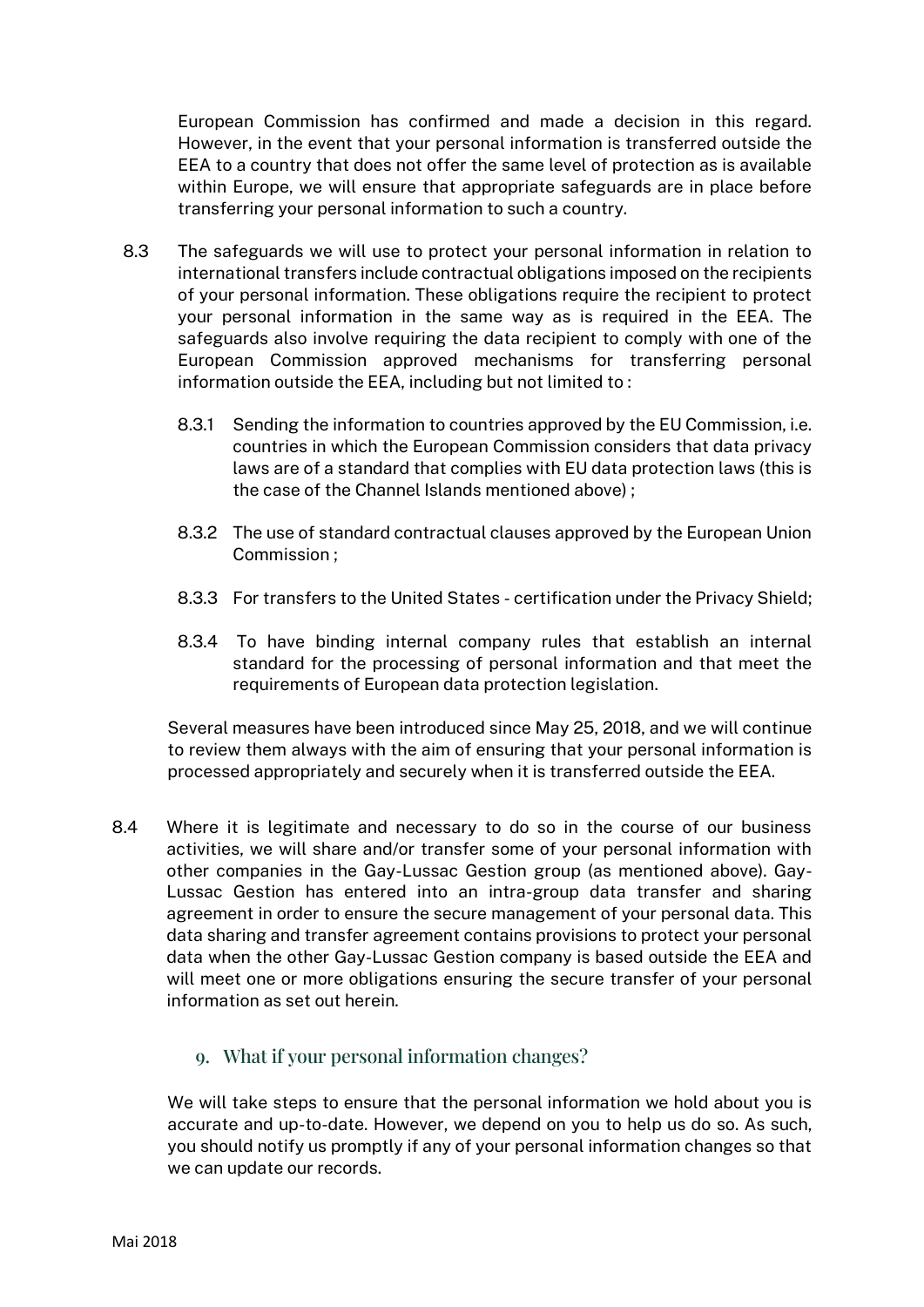## <span id="page-9-0"></span>10. Do we conduct any monitoring involving the processing of your Personal Information?

By monitoring, we mean listening, viewing, recording, intercepting, logging and keeping records (as applicable) of calls, e-mails, SMS, social media messages, face-to-face meetings and other communications.

We may conduct surveillance if permitted or required by law. In particular, we will record certain telephone conversations or meetings (if any) where we are required to do so by applicable regulations. However, it is common practice at Gay-Lussac Gestion to record all external calls for training, compliance, security and evidence gathering purposes, even if these calls do not fall within our regulatory obligations. This practice is mentioned herein and forms part of our contractual terms.

Some of our monitoring activities may be required to comply with regulations, selfregulatory practices or procedures relevant to our business, to prevent or detect criminal conduct, in the interests of protecting the security of our communication systems and procedures, to keep a record of what we have discussed with you and the measures we have agreed upon with you, to protect you and your security (including with respect to the risk of fraud on your account) and for quality control and staff training purposes.

In addition to call monitoring, some of our branches use surveillance cameras for health, safety and security purposes. For example, if you wish to visit one of our branches, you may be filmed by our closed-circuit security cameras. We may also deploy other access control systems in some of our offices or branches, such as maintaining a visitor log, which you may be asked to sign in and which will also capture your personal information for security purposes.

## <span id="page-9-1"></span>11. How long do we keep your personal information?

We will only retain your personal information for as long as is necessary to process the request/service for which your personal information was collected. We need to keep the information long enough to be able to provide our services to you, to comply with and/or satisfy all legal obligations, including our record keeping obligations, and to protect our interests. Your personal information will be deleted when it is no longer reasonably necessary for the Permitted Purposes or if you withdraw your consent (and if we are not required by law or otherwise permitted to continue storing it). We may retain your personal information to enable Gay-Lussac Gestion to defend itself against a complaint until the end of the relevant retention period or until the complaint in question has been resolved.

If we make your personal information anonymous so that it can no longer be associated with you, it will no longer be considered personal information, and we may use it without notifying you.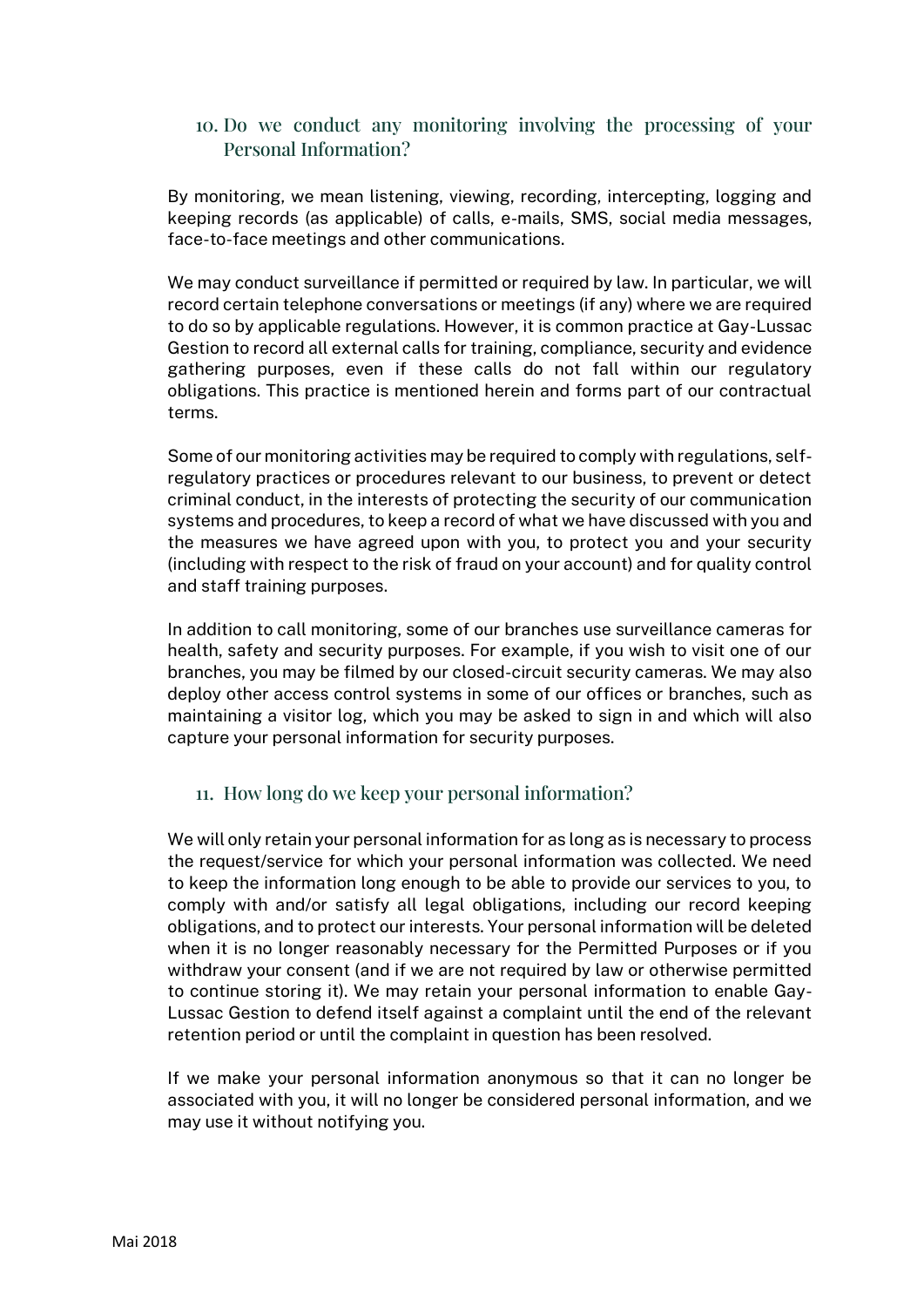<span id="page-10-0"></span>If you would like more information about our data retention practices, please contact us using the contact information provided in this Privacy Notice.

## 12. What are your rights under data protection laws?

The following is a list of the rights available to anyone under data protection legislation. They do not apply in all circumstances. If you wish to exercise any of them, we will explain to you at that time whether or not you can do so.

- 12.1 The right to be informed about our processing of your personal information;
- 12.2 The right to have your personal information corrected if it is inaccurate and to have incomplete personal information completed ;
- 12.3 The right to object to the processing of your personal information ;
- 12.4 The right to restrict the processing of your personal information ;
- 12.5 The right to have your personal information deleted (the "right to forget") ;
- 12.6 The right to request access to your personal information and to obtain further information about how we process it;
- 12.7 The right to move, copy or transfer a copy of the personal information you have provided to us ("Data Portability") ;
- 12.8 Rights in relation to automated decision making that has legal effect or otherwise significantly affects you.

To exercise your rights as set out above, please write to us using the contact details set out in this Privacy Notice.

There is no charge for these requests. However, if your request is excessive or unfounded, we may charge a reasonable fee or refuse to comply.

<span id="page-10-1"></span>You have the right to file a complaint with the CNIL, which enforces data protection laws: www.cnil.fr.

#### 13. Anonymization of data and use of aggregate information

Your personal information may be converted into statistical or aggregate data that cannot be used to identify you. It may then be used to produce statistics and research reports. This aggregated data will be shared and used in all the ways described in this Privacy Notice, and may also be used in other ways not described here. However, because the information is in the form of anonymous aggregate data, it will no longer constitute personal information and therefore may be used more broadly than if it could identify you.